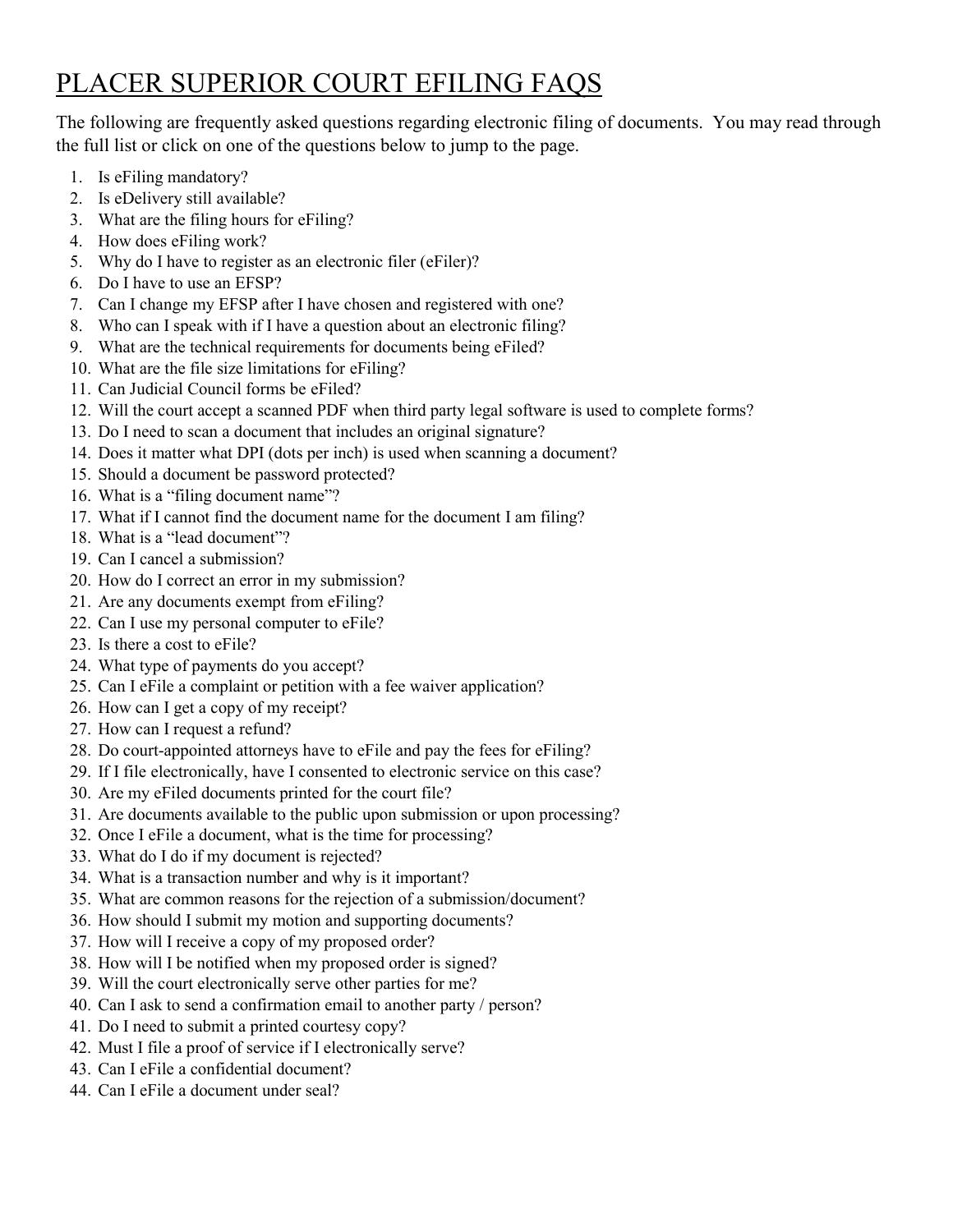# <span id="page-1-0"></span>**1. Is eFiling mandatory?**

Yes, unless you are a self-represented litigant, in which case eFiling is optional. Litigants represented by attorneys cases must eFile unless they have obtained a court order for exemption. If you are an attorney who cannot use the eFiling system, you may request an exemption from mandatory electronic filing using Judicial Council Forms [EFS-007](https://www.courts.ca.gov/documents/efs007.pdf) and [008.](https://www.courts.ca.gov/documents/efs008.pdf)

# <span id="page-1-1"></span>**2. Is eDelivery still available?**

Now that eFiling is available for Civil, Family, Probate, Adoption, and Mental Health cases, eDelivery has been expired for public use. All new electronic filings must be submitted by eFiling, using any approved EFSP listed on the court website. eDelivery will only be available for criminal cases. The court will continue to process all outstanding non-criminal filings in eDelivery – **you do not need to resubmit your filing(s) if you previously submitted via eDelivery**.

# <span id="page-1-2"></span>**3. What are the filing hours for eFiling?**

You may submit your filings electronically 24 hours a day. Any eFiling received by the court before midnight will be deemed received or filed on the same business day if accepted. Any eFiling submitted after midnight or on weekends/holidays will be deemed received or filed as of the next business day if accepted.

#### <span id="page-1-3"></span>**4. How does eFiling work?**

Electronic filing of court documents occurs through an electronic filing service provider (EFSP). The user creates an account and the eFiling system manages the flow of the documents and fees to and from the court. The filer will submit the documents to the EFSP for submission to the court. The court will accept or reject the documents. The documents are returned to the EFSP for return to the filer through the EFSP's electronic filing portal.

# <span id="page-1-4"></span>**5. Why do I have to register as an electronic filer (eFiler)?**

Registration as an electronic filer is required to establish an account for your electronically filed documents. Your account will allow you to check the status of your electronically filed documents and will provide a path for the court to return your documents to you.

#### <span id="page-1-5"></span>**6. Do I have to use an EFSP?**

Yes. The Judicial Council has mandated that all courts accepting electronically filed documents use independent EFSPs. Pursuant to [Code of Civil Procedure Section 1010.6\(e\)](http://leginfo.legislature.ca.gov/faces/codes_displaySection.xhtml?sectionNum=1010.6.&lawCode=CCP) the court may not accept electronic filings directly. You can choose any approved EFSP listed on the court's website.

#### <span id="page-1-6"></span>**7. Can I change my EFSP after I have chosen and registered with one?**

Yes. You may choose any EFSP. You may change to a different service provider at any time. Selecting and using an EFSP is similar to using an "attorney service" for filings, except the types of filings processed are electronic.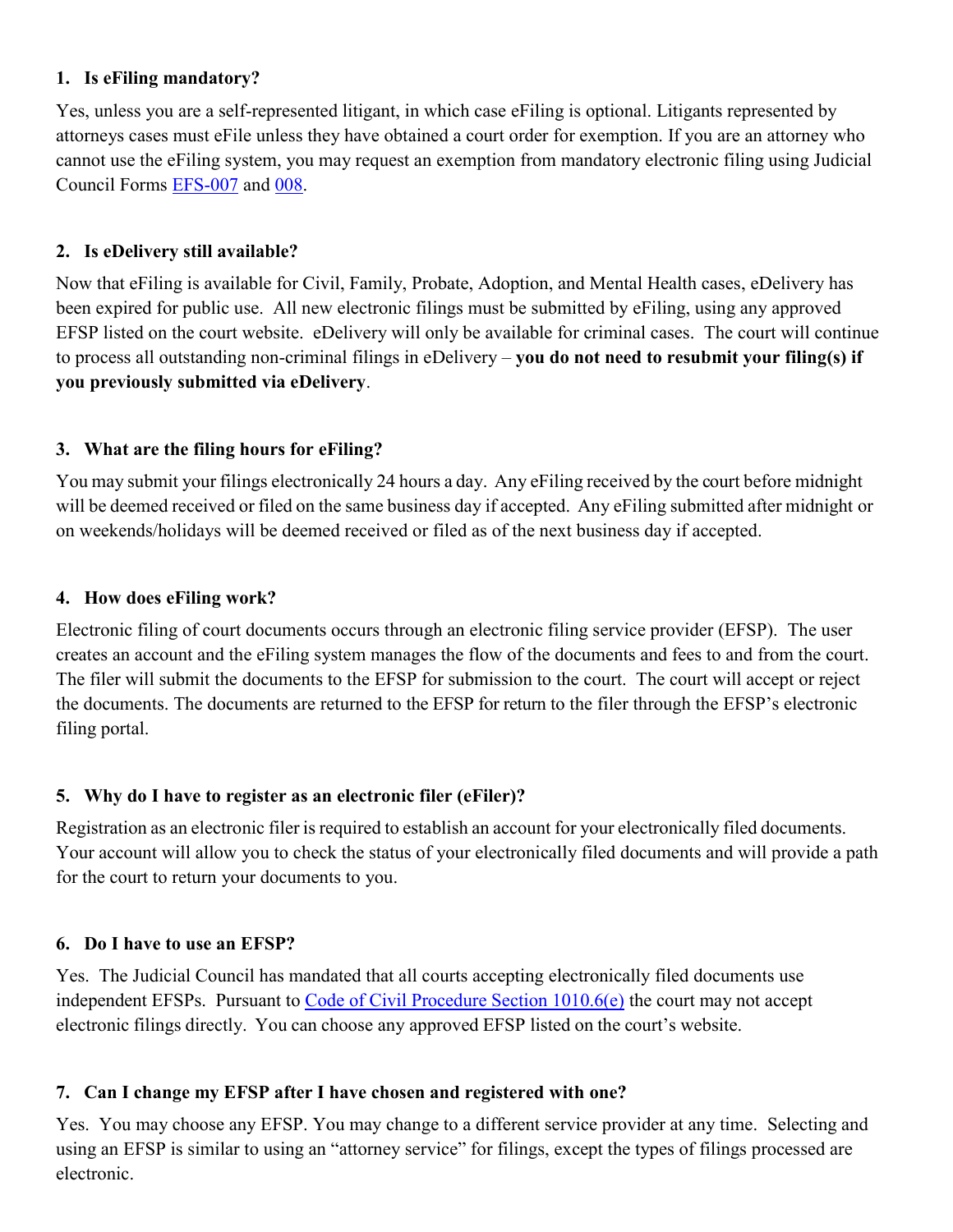#### <span id="page-2-0"></span>**8. Who can I speak with if I have a question about an electronic filing?**

The first point of contact for any question should be your EFSP. If the question cannot be resolved with the EFSP, you may contact the clerk's office at 916-408-6000.

# <span id="page-2-1"></span>**9. What are the technical requirements for documents being eFiled?**

Every document that is eFiled must be in PDF format and documents must be text searchable. Judicial Council Forms saved to your computer and Word documents saved as PDF will remain text searchable.

# <span id="page-2-2"></span>**10. What are the file size limitations for eFiling?**

The court technically has no limit. However, the EFSPs may have restrictions. Refer to your EFSP's technical requirements for guidance. As a general rule of thumb, 25 megabytes per document and 60 megabytes per eFiling transaction is a good guideline. The majority of filings can be submitted with ease through the EFSP.

# <span id="page-2-3"></span>**11. Can Judicial Council forms be eFiled?**

Yes. Judicial Council forms are fillable and can be uploaded for eFiling.

# <span id="page-2-4"></span>**12. Will the court accept a scanned PDF when third party legal software is used to complete forms?**

Yes. Forms completed using third party software can be eFiled as an uploaded PDF. Documents submitted via eFiling must be text searchable.

# <span id="page-2-5"></span>**13. Do I need to scan a document that includes an original signature?**

No. Retention of original signed documents is governed by [California Rules of Court, rule 2.257](https://www.courts.ca.gov/cms/rules/index.cfm?title=two&linkid=rule2_257) and [Code of](http://leginfo.legislature.ca.gov/faces/codes_displaySection.xhtml?sectionNum=1010.6.&lawCode=CCP)  [Civil Procedure Section 1010.6.](http://leginfo.legislature.ca.gov/faces/codes_displaySection.xhtml?sectionNum=1010.6.&lawCode=CCP)

# <span id="page-2-6"></span>**14. Does it matter what DPI (dots per inch) is used when scanning a document?**

Yes. The Trial Court Records Manual recommends 300 DPI resolution. DPI refers to the output resolution of the scanner when a document is scanned. This only applies if you're scanning and attaching any document(s).

# <span id="page-2-7"></span>**15. Should a document be password protected?**

No. Documents should not be password protected and will be rejected if the content cannot be viewed.

# <span id="page-2-8"></span>**16. What is a "filing document name"?**

A Filing Document Name refers to the type of filing (e.g. answer, demurrer, motion, etc.) and is used by the EFSP to properly designate the document(s) upon submission. Using the correct Filing Document Name is extremely important as it determines the appropriate fee and court workflow. The court has made every effort to develop a comprehensive list of document names that closely match the type of document(s) that may be submitted.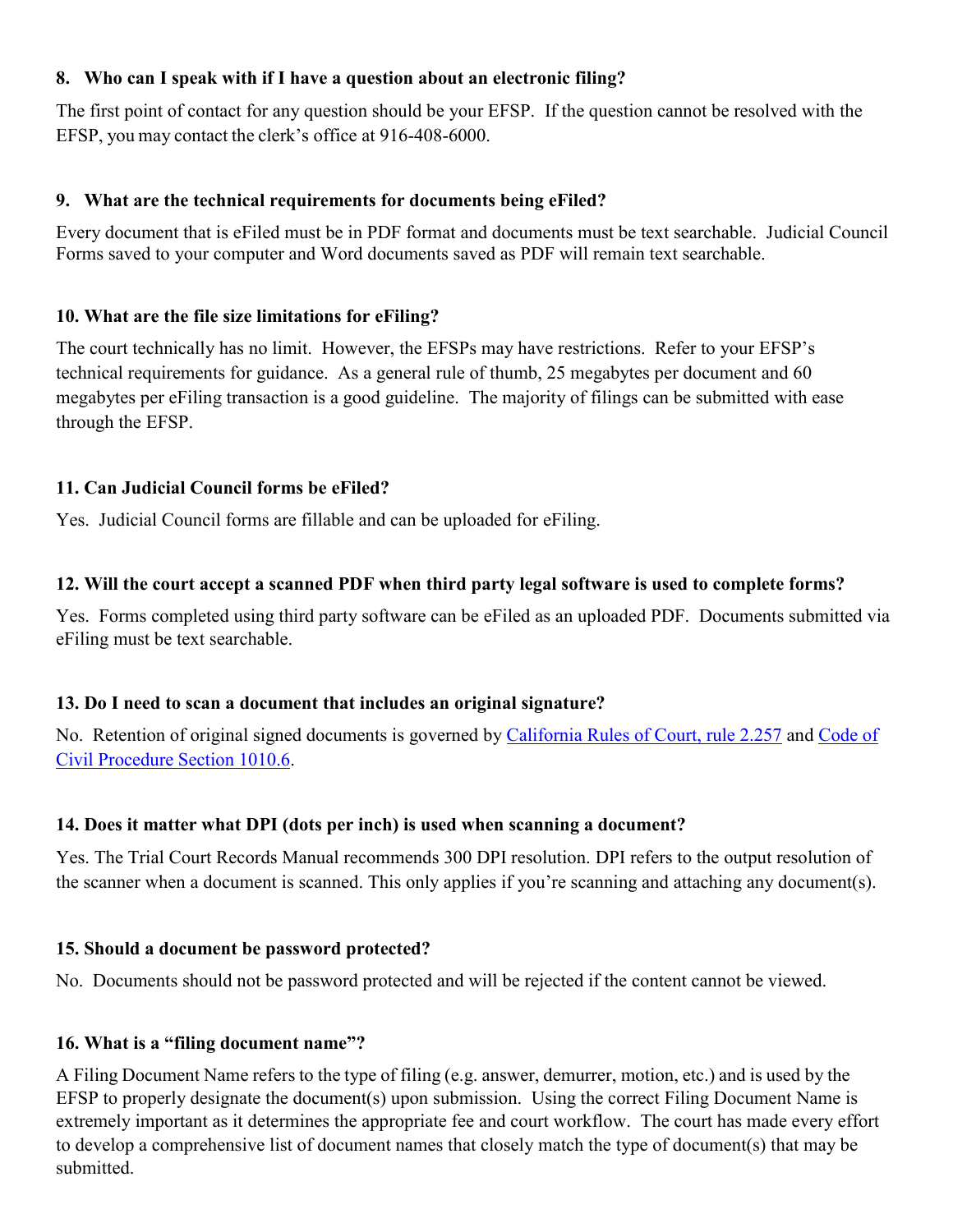#### <span id="page-3-0"></span>**17. What if I cannot find the document name for the document I am filing?**

If you are unable to identify the document you are filing in the list of document names, you must use the name of the document that most closely describes your filing. If you are unsure about the document name(s), please check that the filing fee(s) are correct before submitting your document(s). There is a "comments" field if you need to include any additional explanation for the filing staff.

# <span id="page-3-1"></span>**18. What is a "lead document"?**

If multiple documents are filed in one submission, the lead document is the one that is most important. For example, if you were filing a motion with a supporting declaration and a proof of service, the motion would be the lead document. It is important to properly identify the lead document as this will affect the priority and timing for processing by the court and ensures that the document is directed to the appropriate location or court personnel.

# <span id="page-3-2"></span>**19. Can I cancel a submission?**

Submissions cannot be cancelled after they have been completed in the EFSP. Please double check your documents and any data entry prior to completing your submission.

# <span id="page-3-3"></span>**20. How do I correct an error in my submission?**

Contact the clerk's office at 916-408-6000 as soon as possible.

# <span id="page-3-4"></span>**21. Are any documents exempt from eFiling?**

Yes. See [Local Rule 10.27F.](http://www.placer.courts.ca.gov/general-local-rules.shtml)

# <span id="page-3-5"></span>**22. Can I use my personal computer to eFile?**

Yes. You can use your personal computer to submit filings through an EFSP. You will use the internet to select the EFSP and submit your documents for filing. You will upload the document as an attachment. For instructions, refer to your EFSP's website.

#### <span id="page-3-6"></span>**23. Is there a cost to eFile?**

Yes, unless you have an approved fee waiver or valid government exemption (see [Government Code Section](https://leginfo.legislature.ca.gov/faces/codes_displaySection.xhtml?sectionNum=6103.&lawCode=GOV)  [6103\)](https://leginfo.legislature.ca.gov/faces/codes_displaySection.xhtml?sectionNum=6103.&lawCode=GOV). The EFSP will charge the filing fee(s) for your documents and any applicable service or convenience fees. All fees are collected by the EFSP when the filing is submitted, but only the filing fees will be transmitted to the court. For court fees related to electronic filing, refer to the [court's official fee schedule.](http://www.placer.courts.ca.gov/forms-filing-fees.shtml)

#### <span id="page-3-7"></span>**24. What type of payments do you accept?**

Please check with the EFSP of your choosing for specific information regarding payment types.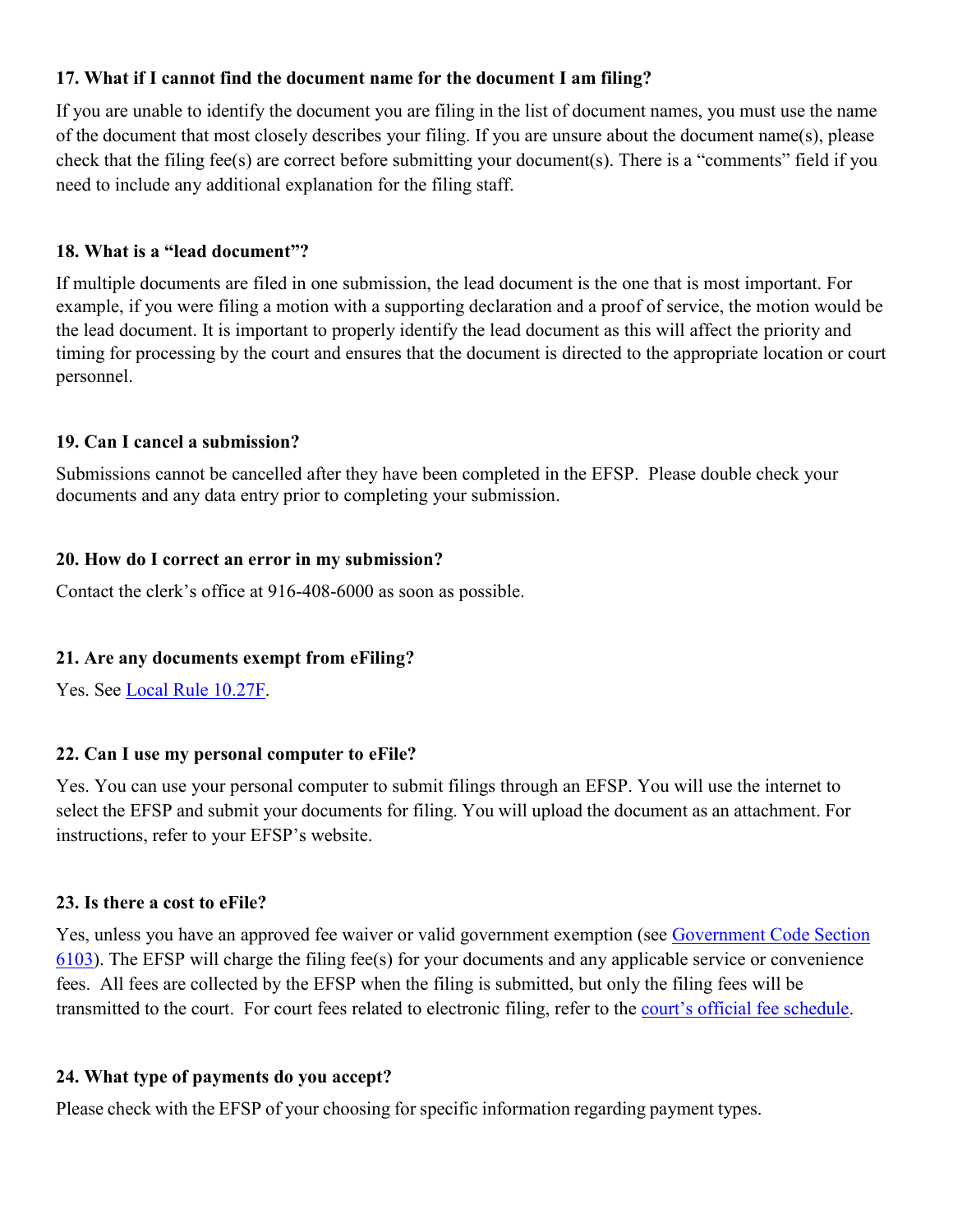#### <span id="page-4-0"></span>**25. Can I eFile a complaint or petition with a fee waiver application?**

Yes, the initiating document and fee waiver will be processed at the same time. A fee waiver request **FW**-[001](https://www.courts.ca.gov/documents/fw001.pdf) and a proposed order [FW-003](https://www.courts.ca.gov/documents/fw003.pdf) must be included in your submission; however, they must be added as separate PDF document entries.

#### <span id="page-4-1"></span>**26. How can I get a copy of my receipt?**

A copy of your receipt should be available in your EFSP account. Please contact your EFSP if you are unable to locate your receipt. The court is unable to produce a receipt that includes any service or convenience fees that are paid to the EFSP.

#### <span id="page-4-2"></span>**27. How can I request a refund?**

Contact your EFSP. Fees for eFiled documents will be refunded to the EFSP pursuant to [Code of Civil](http://leginfo.legislature.ca.gov/faces/codes_displaySection.xhtml?sectionNum=411.20.&lawCode=CCP)  [Procedure Section 411.20](http://leginfo.legislature.ca.gov/faces/codes_displaySection.xhtml?sectionNum=411.20.&lawCode=CCP) and [Government Code Section 6159.](http://leginfo.legislature.ca.gov/faces/codes_displaySection.xhtml?sectionNum=6159.&lawCode=GOV)

#### <span id="page-4-3"></span>**28. Do court-appointed attorneys have to eFile and pay the fees for eFiling?**

Absent a fee waiver, filing fees are required for all parties, including court-appointed attorneys.

#### <span id="page-4-4"></span>**29. If I file electronically, have I consented to electronic service on this case?**

The act of eFiling alone does not constitute consent to electronic service. Parties must provide either express or affirmative consent to electronic service. See [California Rules of Court, Rule 2.251](https://www.courts.ca.gov/cms/rules/index.cfm?title=two&linkid=rule2_251) for more information.

#### <span id="page-4-5"></span>**30. Are my eFiled documents printed for the court file?**

No. Documents that are electronically filed and accepted by the court are automatically uploaded to the court's case management system. The electronic record is the official court record pursuant to [Government Code](http://leginfo.legislature.ca.gov/faces/codes_displaySection.xhtml?sectionNum=68150.&lawCode=GOV)  Section  $68150(a)$ .

#### <span id="page-4-6"></span>**31. Are documents available to the public upon submission or upon processing?**

Filing parties may view submitted documents immediately through their EFSP's portal. All other parties will be able to view a document after filing by the court. A document is not considered filed until it is accepted by the court. However, unlimited civil complaints will be available to the media upon submission, prior to review or acceptance by the court. Upon filing, all [public](http://www.placer.courts.ca.gov/online-case-access.shtml) documents are viewable on the court's public [portal.](http://www.placer.courts.ca.gov/online-case-access.shtml)

#### <span id="page-4-7"></span>**32. Once I eFile a document, what is the time for processing?**

Turnaround time will depend on the type of document filed. You should receive an immediate confirmation from your EFSP provider if the submission was successful and you will receive additional correspondence upon the filing or rejection of your document(s).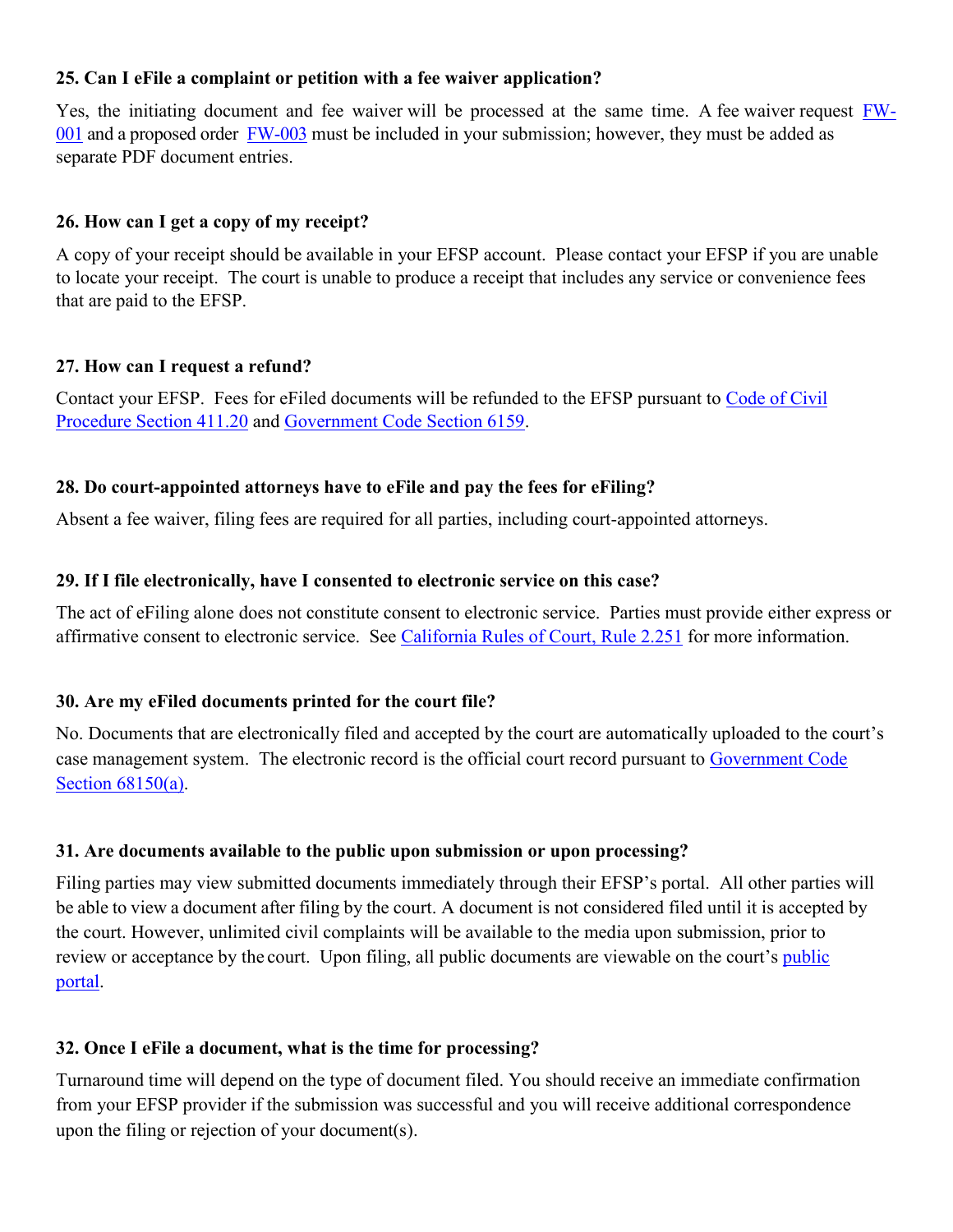#### <span id="page-5-0"></span>**33. What do I do if my document is rejected?**

Any Notice of Rejection sent by the court will include the reason for the return of the document. If your document is rejected, correct the deficiency and resubmit the document.

# <span id="page-5-1"></span>**34. What is a transaction number and why is it important?**

The transaction number is provided on your confirmation of filing. The transaction number may be called something different by your EFSP, but it will always be 12 digits long. You can use this number to locate your submission in your EFSP and court staff can use this number to locate your submission in its eFiling processing system.



#### <span id="page-5-2"></span>**35. What are common reasons for rejection?**

In addition to failing to follow [California Rules of Court rules 2.100 et seq.](https://www.courts.ca.gov/cms/rules/index.cfm?title=two&linkid=rule2_257) and [Local Rule 10.27,](http://www.placer.courts.ca.gov/general-local-rules.shtml) some common reasons a filing may be rejected by the Court include, but are not limited to:

- Documents are incorrectly submitted as a single or separate PDF, e.g. multiple documents are submitted as a single PDF document when they should be separate entries.
- Information entered in data fields is incorrect or does not match the document image e.g. the incorrect Filing Document Name is selected, case number does not match, and the party's name and/or address does not match.
- Incorrect payment type is selected, e.g. fee waiver or government exemption.
- Incorrect case type, case category, or party type is selected.
- Incorrect court location is selected.
- Duplicate submission.
- Untimely submission, e.g. ex parte application submitted after filing deadline.
- Document(s) do not meet California Rules of Court or Local Rule guidelines.

#### <span id="page-5-3"></span>**36. How should I submit my motion and supporting documents?**

When submitting motions with supporting documents, each document may be included in the same submission. However, all documents, including any proposed order, must be submitted as separate PDF document entries.